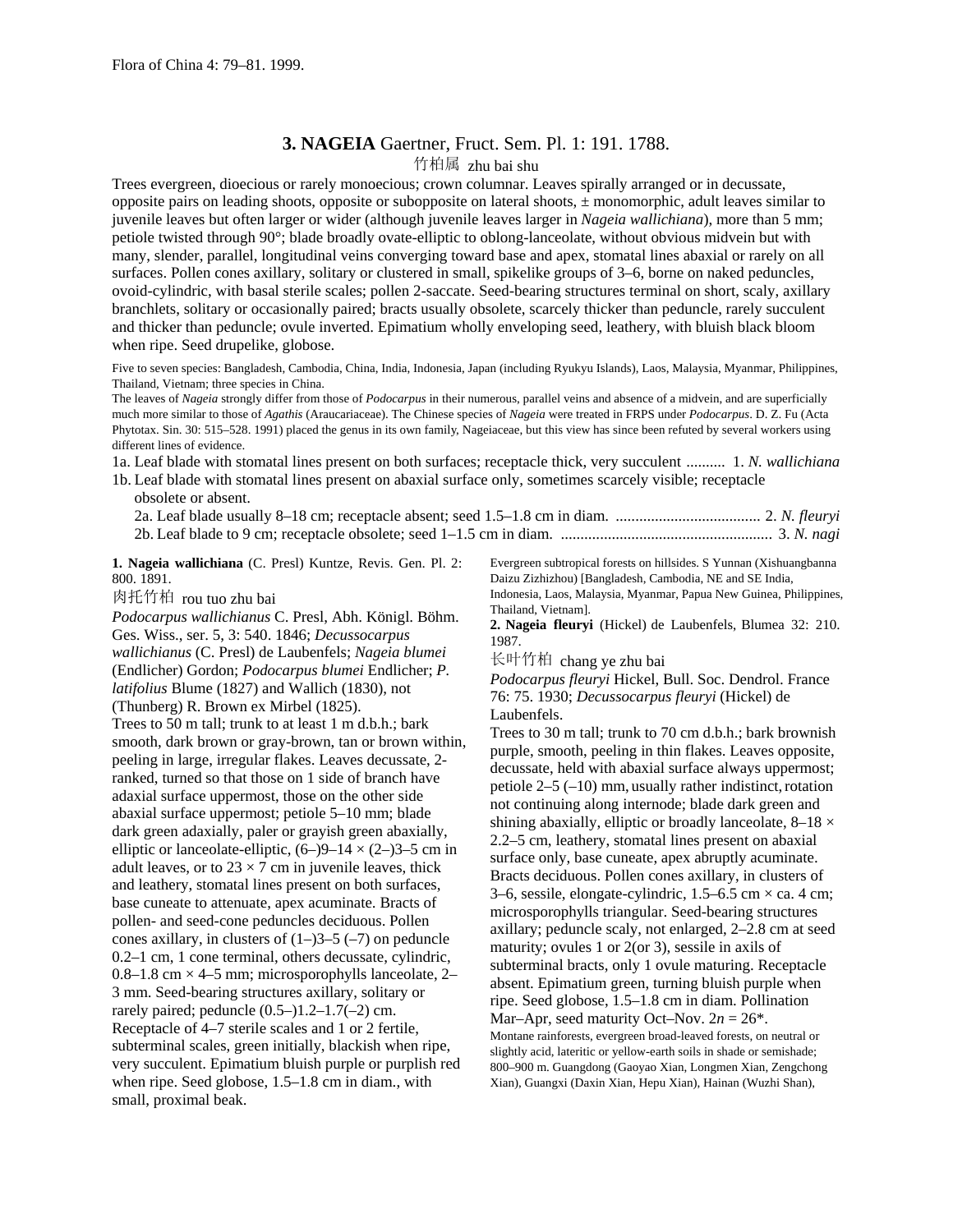Taiwan (Taibei), SE Yunnan (Dawei Shan, Mengzi Xian, Pingbian Miaozu Zizhixian) [Cambodia, Laos, Vietnam]. A vulnerable species in China.

**3. Nageia nagi** (Thunberg) Kuntze, Revis. Gen. Pl. 2: 798. 1891.

竹柏 zhu bai

*Myrica nagi* Thunberg in Murray, Syst. Veg., ed. 14, 884. 1784; *Decussocarpus nagi* (Thunberg) de Laubenfels; *D. nagi* var. *formosensis* (Dummer) Silba; *Nageia formosensis* (Dummer) C. N. Page; *N. nagi* var. *formosensis* (Dummer) Silba; *N. nankoensis* (Hayata) R. R. Mill; *Podocarpus formosensis* Dummer; *P. japonicus* J. Nelson (1866), not Siebold ex Endlicher (1847); *P. koshunensis* (Kanehira) Kanehira; *P. nageia* R. Brown ex Endlicher; *P. nagi* (Thunberg) Pilger; *P. nagi* var. *koshunensis* Kanehira; *P. nankoensis* Hayata. Trees or shrubs to 20 m tall; trunk to 50 cm d.b.h.; bark reddish brown, dark purplish red, or light or dark gray, peeling in small, thin flakes; branches and branchlets erect, ascending, spreading, or  $\pm$  pendulous, grayish to dark brown, slender, semiterete, stout; branchlets opposite, rarely alternate, compressed-tetragonal, rigid, glabrous, densely leafy. Leaves opposite, decussate; petiole strongly twisted at base, rotation continuing along whole length of internode; blade dark green and glossy adaxially, pale green abaxially, ovatelanceolate, lanceolate, elliptic-lanceolate, or narrowly elliptic,  $2-9 \times 0.7-3$  cm, leathery, parallel veins indistinct, stomatal lines present on abaxial surface only, sometimes scarcely visible, base cuneate or cuneateattenuate into widened, flattened petiole, apex truncate, broadly obtuse, acute, or acuminate, sometimes blackened. Pollen cones axillary, solitary or in clusters of up to 10, pedunculate or sessile, cylindric, ovoidcylindric, or subglobose, 0.5–2.5 cm; peduncle (when present) short, thick, with a few basal bracts. Seedbearing structures axillary, solitary rarely paired; peduncle stout, or slightly thickened only distally, 4.5– 13 mm, with several deciduous bracts leaving scars. Receptacle obsolete, consisting of few bracts. Epimatium green with white bloom when young, dark purple with sparser white bloom when ripe. Seed globose to pyriform, 1–1.5 cm in diam., with dense punctiform depressions, base pointed, apex rounded. Pollination Mar–May, seed maturity Aug–Nov.  $2n =$ 26\*, 29\*.

Evergreen broad-leaved and *Quercus* forests, forests on dry mountainsides, thickets, along streams; 200–1200(–1600) m. Fujian, Guangdong, Guangxi, Hainan, Hunan, Jiangxi, Sichuan, Taiwan, Zhejiang; also cultivated as an ornamental [Japan (including Ryukyu Islands)].

A broad concept of *Nageia nagi* is adopted here. However, R. R. Mill indicates that the plants occurring in Taiwan should be treated as two separate species: those from S Taiwan (Hengchun Peninsula area) as *N. formosensis,* and those from N Taiwan (Nanko, Tanshui) as *N. nankoensis*. The taxonomy of this group of taxa is still not fully

understood; field observations and cultivation experiments would be desirable.

The wood is used for constructing houses and bridges, making furniture, utensils, and handicraft articles. The seeds yield an edible oil which is also used in industry.